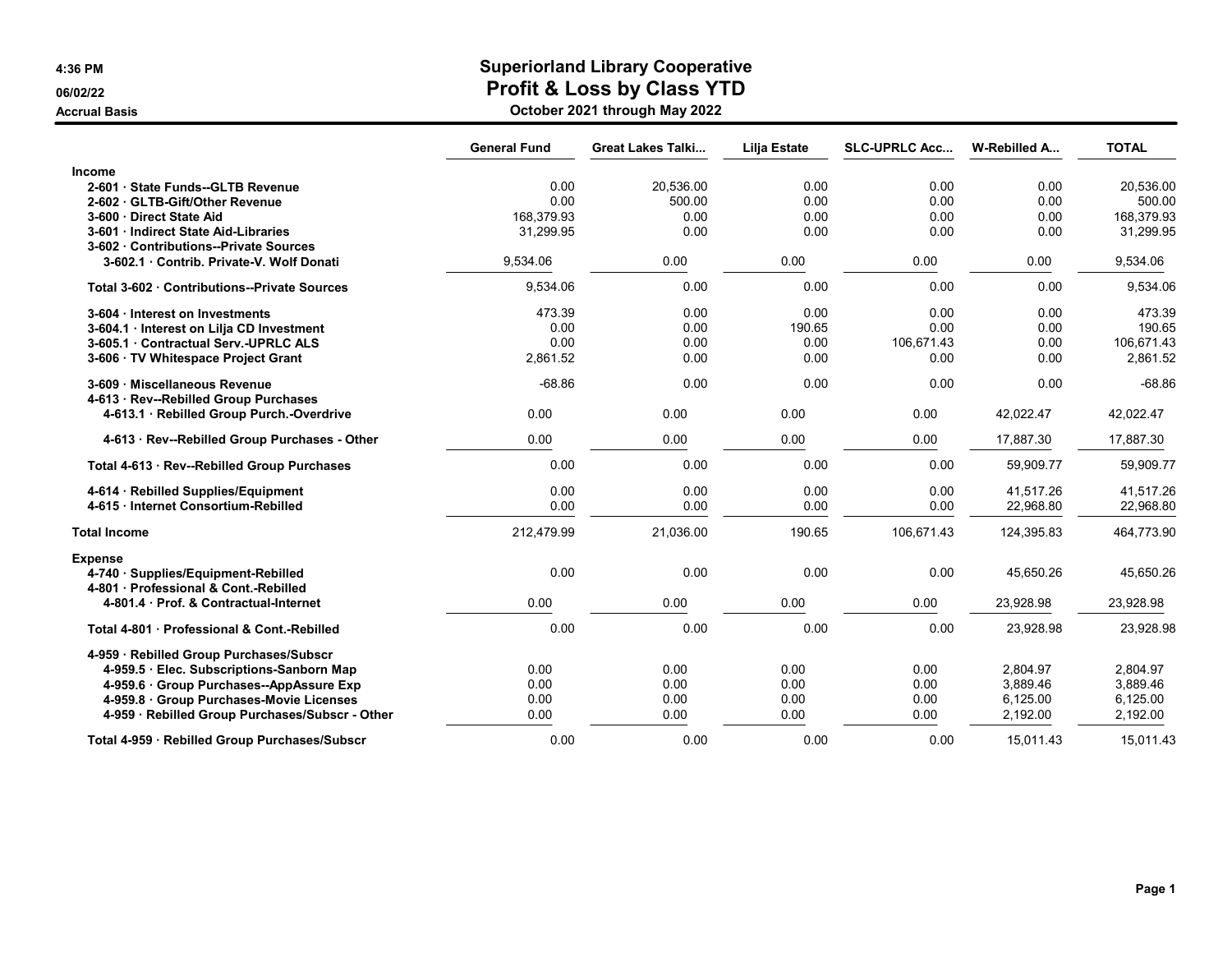## 4:36 PM Superiorland Library Cooperative 06/02/22 OG/02/22

Accrual Basis October 2021 through May 2022

|                                                                                                                                                                                                                                                 | <b>General Fund</b>                     | <b>Great Lakes Talki</b>       | <b>Lilja Estate</b>          | <b>SLC-UPRLC Acc</b>         | W-Rebilled A                 | <b>TOTAL</b>                              |
|-------------------------------------------------------------------------------------------------------------------------------------------------------------------------------------------------------------------------------------------------|-----------------------------------------|--------------------------------|------------------------------|------------------------------|------------------------------|-------------------------------------------|
| 713 · Salaries<br>3-713 · Salaries-General<br>3-713.8 Salaries--Victoria Wolf Fund<br>3-713 · Salaries-General - Other                                                                                                                          | 7,797.75<br>119.836.34                  | 0.00<br>23,919.82              | 0.00<br>0.00                 | 0.00<br>80.111.68            | 0.00<br>0.00                 | 7,797.75<br>223,867.84                    |
| Total 3-713 · Salaries-General                                                                                                                                                                                                                  | 127,634.09                              | 23,919.82                      | 0.00                         | 80.111.68                    | 0.00                         | 231,665.59                                |
| Total 713 · Salaries                                                                                                                                                                                                                            | 127,634.09                              | 23,919.82                      | 0.00                         | 80,111.68                    | 0.00                         | 231,665.59                                |
| 715 · Social Security Expense<br>3-715 · Employer Social Security-Gen.<br>3-715.8 Social Sec./MCR-Victoria Wolf<br>3-715 · Employer Social Security-Gen. - Other                                                                                | 592.92<br>8,868.67                      | 0.00<br>1.619.19               | 0.00<br>0.00                 | 0.00<br>5.803.61             | 0.00<br>0.00                 | 592.92<br>16,291.47                       |
| Total 3-715 · Employer Social Security-Gen.                                                                                                                                                                                                     | 9,461.59                                | 1,619.19                       | 0.00                         | 5,803.61                     | 0.00                         | 16,884.39                                 |
| Total 715 · Social Security Expense                                                                                                                                                                                                             | 9,461.59                                | 1,619.19                       | 0.00                         | 5,803.61                     | 0.00                         | 16,884.39                                 |
| 716 Health Insurance<br>3-716 · Employee Health Insurance-Gen.<br>3-716.1 · Empl.Health Ins-UPRLC                                                                                                                                               | 29,659.34<br>0.00                       | 0.00<br>0.00                   | 0.00<br>0.00                 | 0.00<br>13,197.05            | 0.00<br>0.00                 | 29,659.34<br>13,197.05                    |
| Total 716 Health Insurance                                                                                                                                                                                                                      | 29,659.34                               | 0.00                           | 0.00                         | 13,197.05                    | 0.00                         | 42,856.39                                 |
| 717 · Employee Life Insurance<br>3-717 · Employee's Life Insurance-Gen.<br>3-717.1 · Employee Life-UPRLC                                                                                                                                        | 141.60<br>0.00                          | 0.00<br>0.00                   | 0.00<br>0.00                 | 0.00<br>141.60               | 0.00<br>0.00                 | 141.60<br>141.60                          |
| Total 717 · Employee Life Insurance                                                                                                                                                                                                             | 141.60                                  | 0.00                           | 0.00                         | 141.60                       | 0.00                         | 283.20                                    |
| 718 · Employee Retirement<br>263-718 Retirement Plan--GLTB<br>3-718 · Retirement Plan MERS-DB Acct.<br>3-718.1 · Retirement Plan-MERS DC Account<br>3-718.8 MERS DC SLC-Victoria Wolf Fund<br>3-718.1 · Retirement Plan-MERS DC Account - Other | 0.00<br>22.872.00<br>195.02<br>3,228.97 | 630.99<br>0.00<br>0.00<br>0.00 | 0.00<br>0.00<br>0.00<br>0.00 | 0.00<br>0.00<br>0.00<br>0.00 | 0.00<br>0.00<br>0.00<br>0.00 | 630.99<br>22,872.00<br>195.02<br>3,228.97 |
| Total 3-718.1 Retirement Plan-MERS DC Account                                                                                                                                                                                                   | 3,423.99                                | 0.00                           | 0.00                         | 0.00                         | 0.00                         | 3,423.99                                  |
| 3-718.2 · Retirement Plan-UPRLC MERS DC                                                                                                                                                                                                         | 0.00                                    | 0.00                           | 0.00                         | 2,473.60                     | 0.00                         | 2,473.60                                  |
| Total 718 · Employee Retirement                                                                                                                                                                                                                 | 26,295.99                               | 630.99                         | 0.00                         | 2,473.60                     | 0.00                         | 29,400.58                                 |
| 719 · Flexible Benefits Expense<br>3-719 125K Flex Benefits-Gen.                                                                                                                                                                                | 250.00                                  | 0.00                           | 0.00                         | 0.00                         | 0.00                         | 250.00                                    |
| Total 719 · Flexible Benefits Expense                                                                                                                                                                                                           | 250.00                                  | 0.00                           | 0.00                         | 0.00                         | 0.00                         | 250.00                                    |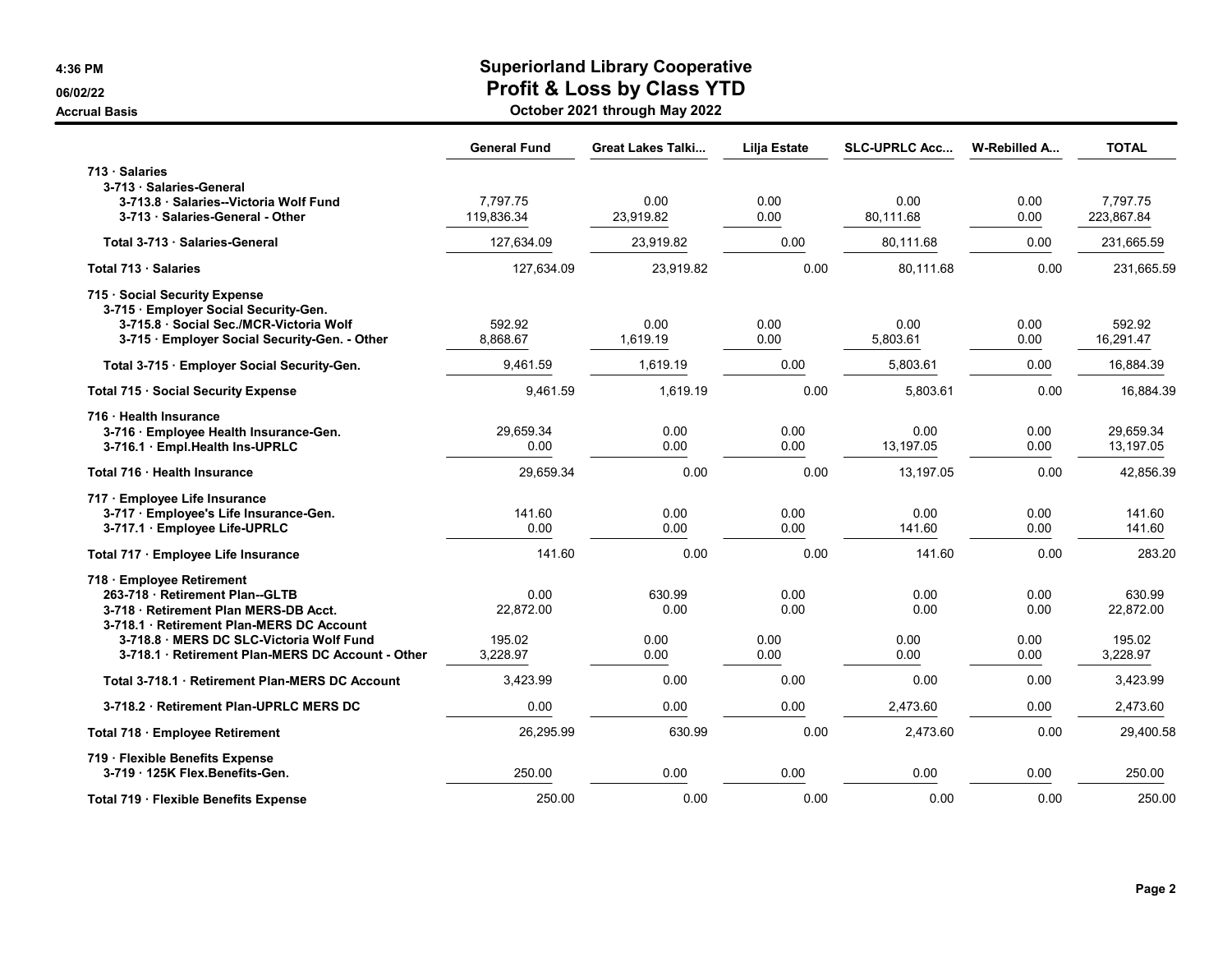# 4:36 PM Superiorland Library Cooperative 06/02/22 **Profit & Loss by Class YTD**

| <b>Accrual Basis</b> | October 2021 through May 2022 |
|----------------------|-------------------------------|
|----------------------|-------------------------------|

|                                                                                                                                                                                                                      | <b>General Fund</b>                | <b>Great Lakes Talki</b>       | <b>Lilja Estate</b>          | <b>SLC-UPRLC Acc</b>           | W-Rebilled A                 | <b>TOTAL</b>                           |
|----------------------------------------------------------------------------------------------------------------------------------------------------------------------------------------------------------------------|------------------------------------|--------------------------------|------------------------------|--------------------------------|------------------------------|----------------------------------------|
| 722 · State Unemployment Tax Expense<br>3-722 · State Unemployment Tax-Gen<br>66000 · Payroll Expenses-SUI Obligation                                                                                                | 114.86<br>0.00                     | 30.68<br>0.00                  | 0.00<br>0.00                 | 73.18<br>0.00                  | 0.00<br>0.00                 | 218.72<br>0.00                         |
| Total 722 · State Unemployment Tax Expense                                                                                                                                                                           | 114.86                             | 30.68                          | 0.00                         | 73.18                          | 0.00                         | 218.72                                 |
| 730 Computer Supplies<br>263-730 · Computer Supplies-GLTB<br>3-730 · Computer Supplies-General                                                                                                                       | 0.00<br>9,763.45                   | 954.51<br>0.00                 | 0.00<br>0.00                 | 0.00<br>0.00                   | 0.00<br>0.00                 | 954.51<br>9,763.45                     |
| 3-730.1 Computer Supplies--UPRLC                                                                                                                                                                                     | 0.00                               | 0.00                           | 0.00                         | 377.08                         | 0.00                         | 377.08                                 |
| Total 730 Computer Supplies                                                                                                                                                                                          | 9,763.45                           | 954.51                         | 0.00                         | 377.08                         | 0.00                         | 11,095.04                              |
| 740 Operating Supplies<br>263-740 · Supplies-GLTB<br>3-740 Operating Supplies-Gen.<br>3-740.1 Operating Supplies-UPRLC<br>3-740.8 Supplies Victoria Wolf Fund                                                        | 0.00<br>1,477.62<br>0.00<br>958.17 | 237.40<br>0.00<br>0.00<br>0.00 | 0.00<br>0.00<br>0.00<br>0.00 | 0.00<br>0.00<br>284.89<br>0.00 | 0.00<br>0.00<br>0.00<br>0.00 | 237.40<br>1,477.62<br>284.89<br>958.17 |
| Total 740 · Operating Supplies                                                                                                                                                                                       | 2,435.79                           | 237.40                         | 0.00                         | 284.89                         | 0.00                         | 2,958.08                               |
| 801 Professional and Contractual<br>263-801 Professional and Contract.-GLTB<br>3-801 · Professional & Contractual-Gen.<br>3-801.7 · Prof.&Contr.-Delivery Subsidies<br>3-801 Professional & Contractual-Gen. - Other | 0.00<br>16,950.00<br>31,293.81     | 1,339.30<br>0.00<br>0.00       | 0.00<br>0.00<br>0.00         | 0.00<br>0.00<br>0.00           | 0.00<br>0.00<br>0.00         | 1,339.30<br>16,950.00<br>31,293.81     |
| Total 3-801 · Professional & Contractual-Gen.                                                                                                                                                                        | 48,243.81                          | 0.00                           | 0.00                         | 0.00                           | 0.00                         | 48,243.81                              |
| 3-801.1 Prof.& Contr.-UPRLC, Inc.                                                                                                                                                                                    | 0.00                               | 0.00                           | 0.00                         | 1,850.03                       | 0.00                         | 1,850.03                               |
| <b>Total 801 Professional and Contractual</b>                                                                                                                                                                        | 48,243.81                          | 1,339.30                       | 0.00                         | 1,850.03                       | 0.00                         | 51,433.14                              |
| 802 · Accounting Expenses<br>3-802 Accounting Services                                                                                                                                                               | 3,725.00                           | 0.00                           | 0.00                         | 0.00                           | 0.00                         | 3,725.00                               |
| Total 802 · Accounting Expenses                                                                                                                                                                                      | 3,725.00                           | 0.00                           | 0.00                         | 0.00                           | 0.00                         | 3,725.00                               |
| 850 Communications<br>263-850 Communications<br>3-850 Communications-General<br>3-850.1 Communications--UPRLC                                                                                                        | 0.00<br>1,955.80<br>0.00           | 488.87<br>0.00<br>0.00         | 0.00<br>0.00<br>0.00         | 0.00<br>0.00<br>398.08         | 0.00<br>0.00<br>0.00         | 488.87<br>1,955.80<br>398.08           |
| Total 850 Communications                                                                                                                                                                                             | 1,955.80                           | 488.87                         | 0.00                         | 398.08                         | 0.00                         | 2,842.75                               |
| 860 Travel<br>3-860 · Travel-General                                                                                                                                                                                 | 6,128.66                           | 0.00                           | 0.00                         | 0.00                           | 0.00                         | 6,128.66                               |
| Total 860 · Travel                                                                                                                                                                                                   | 6,128.66                           | 0.00                           | 0.00                         | 0.00                           | 0.00                         | 6.128.66                               |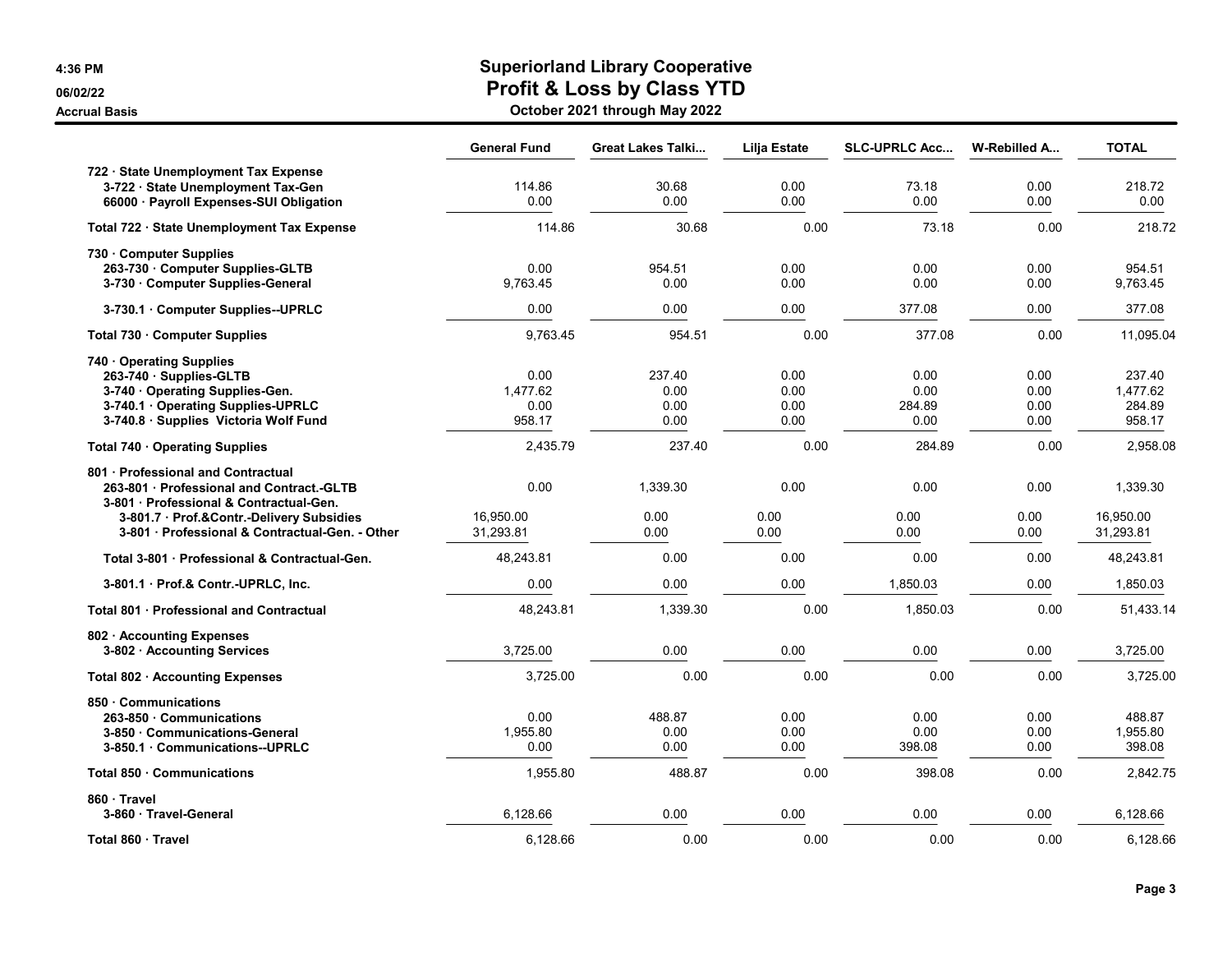**Accrual Basis** 

## 4:36 PM Superiorland Library Cooperative 06/02/22 **Profit & Loss by Class YTD**

| October 2021 through May 2022 |  |  |  |
|-------------------------------|--|--|--|
|-------------------------------|--|--|--|

|                                                                                                                                                                | <b>General Fund</b>      | Great Lakes Talki        | Lilja Estate         | <b>SLC-UPRLC Acc</b>     | W-Rebilled A         | <b>TOTAL</b>                   |
|----------------------------------------------------------------------------------------------------------------------------------------------------------------|--------------------------|--------------------------|----------------------|--------------------------|----------------------|--------------------------------|
| 865 · Conferences and Workshops<br>3-865 · Conferences/Workshop-Gen.                                                                                           | 140.00                   | 0.00                     | 0.00                 | 0.00                     | 0.00                 | 140.00                         |
| Total 865 · Conferences and Workshops                                                                                                                          | 140.00                   | 0.00                     | 0.00                 | 0.00                     | 0.00                 | 140.00                         |
| 900 Printing and Publishing<br>263-900 · Printing and Publishing-GLTB                                                                                          | 0.00                     | 357.31                   | 0.00                 | 0.00                     | 0.00                 | 357.31                         |
| Total 900 · Printing and Publishing                                                                                                                            | 0.00                     | 357.31                   | 0.00                 | 0.00                     | 0.00                 | 357.31                         |
| 910 · Insurance Expense<br>263-910 · Insurance-GLTB<br>3-910 · Insurance & Bonds-General<br>3-910.1 · Insurance-UPRLC, Inc.                                    | 0.00<br>2,717.93<br>0.00 | 1,184.65<br>0.00<br>0.00 | 0.00<br>0.00<br>0.00 | 0.00<br>0.00<br>336.42   | 0.00<br>0.00<br>0.00 | 1,184.65<br>2,717.93<br>336.42 |
| Total 910 · Insurance Expense                                                                                                                                  | 2,717.93                 | 1,184.65                 | 0.00                 | 336.42                   | 0.00                 | 4,239.00                       |
| 920 Utilities<br>263-920 Utilities-GLTB<br>3-920 Utilities-General<br>3-920.1 Utilities-UPRLC, Inc.                                                            | 0.00<br>1,526.25<br>0.00 | 532.41<br>0.00<br>0.00   | 0.00<br>0.00<br>0.00 | 0.00<br>0.00<br>1,490.78 | 0.00<br>0.00<br>0.00 | 532.41<br>1,526.25<br>1,490.78 |
| Total 920 Utilities                                                                                                                                            | 1,526.25                 | 532.41                   | 0.00                 | 1,490.78                 | 0.00                 | 3,549.44                       |
| 931 · Building Maintenance Expense<br>3-931 · Building Maintenance-General                                                                                     | 250.00                   | 0.00                     | 0.00                 | 0.00                     | 0.00                 | 250.00                         |
| Total 931 · Building Maintenance Expense                                                                                                                       | 250.00                   | 0.00                     | 0.00                 | 0.00                     | 0.00                 | 250.00                         |
| 934 Office Equipment Maintenance<br>263-934 · Office Equip. Maintenance-GLTB<br>3-934 Office Equipment Maint.-Gen.<br>3-934.1 Office Equip.Maint-UPRLC         | 0.00<br>136.62<br>0.00   | 47.66<br>0.00<br>0.00    | 0.00<br>0.00<br>0.00 | 0.00<br>0.00<br>133.42   | 0.00<br>0.00<br>0.00 | 47.66<br>136.62<br>133.42      |
| Total 934 · Office Equipment Maintenance                                                                                                                       | 136.62                   | 47.66                    | 0.00                 | 133.42                   | 0.00                 | 317.70                         |
| 958 · Membership Fees<br>3-958 Membership Fees-General                                                                                                         | 988.82                   | 0.00                     | 0.00                 | 0.00                     | 0.00                 | 988.82                         |
| Total 958 · Membership Fees                                                                                                                                    | 988.82                   | 0.00                     | 0.00                 | 0.00                     | 0.00                 | 988.82                         |
| 959 · Electronic Subscrip.-Subsidized<br>3-959 · Electronic Subscriptions-Genera<br>3-959.1 Elec.Subsc.General-Kanopy<br>3-959.2 Elec.Subsc. General-Overdrive | 1,185.40<br>33,943.29    | 0.00<br>0.00             | 0.00<br>0.00         | 0.00<br>0.00             | 0.00<br>0.00         | 1,185.40<br>33,943.29          |
| Total 3-959 · Electronic Subscriptions-Genera                                                                                                                  | 35,128.69                | 0.00                     | 0.00                 | 0.00                     | 0.00                 | 35,128.69                      |